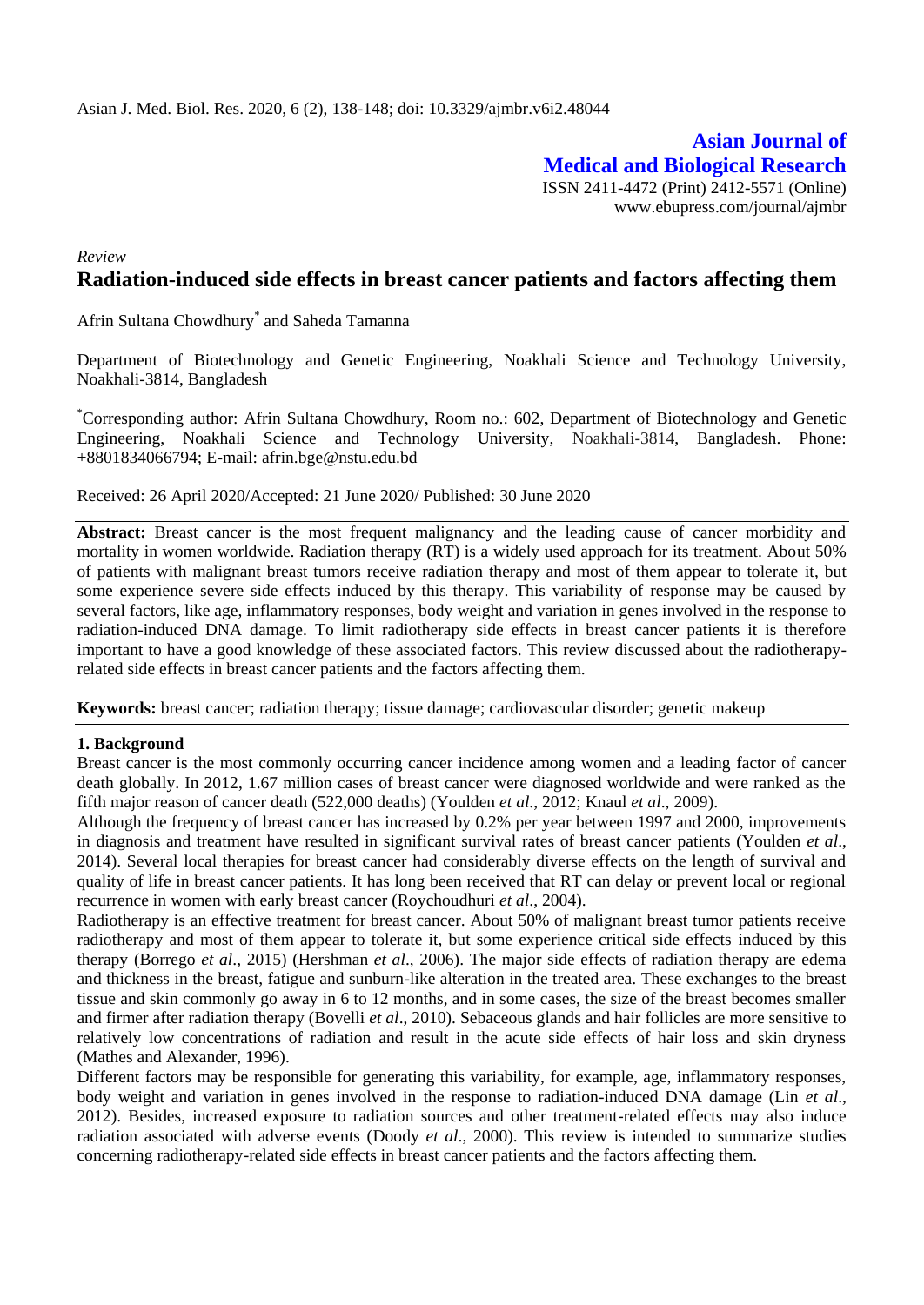# **2. Radiotherapy**

Radiotherapy (RT) is a widely used treatment in cancer. The aim of exposing the tumor to radiation is to shrink the tumor mass or to eliminate the tumor cells that may have escaped surgery. The radiation dose is calculated in gray (Gy) units, which is the amount of radiation absorbed in 1 kg tissue (Dunne *et al*., 1999). Radiotherapy can be delivered as external beam radiation or as internal radiation. Most of the patients usually receive external radiotherapy and this review will mainly focus on that.

### **2.1. Mechanism of radiotherapy**

The major goal of RT is to deprive cancer cells of their multiplication potentially and eventually destroy the cancer cells, while minimizing exposure to normal healthy cells in the body (Lliakis, 1991). RT uses ionizing radiation for more than a century to treat cancer which is mainly based on the rationality that the rapidly proliferating cancer cells are more sensitive to radiation therapy than the normal healthy cells (Schaue and McBride, 2015).

The biological effects of RT can be resulted by the direct or indirect function of radiation on the DNA molecules. In the direct action, ionizing radiation hits the targeted DNA molecule directly, and produce DNA breaks, specifically, Double Strand Breaks (DSBs) (Mladenov *et al*., 2013). DSBs are difficult to repair and can lead to dramatic chromosomal abnormalities and genetic deletions. Therefore, DSBs increases the probability that cells will undergo cell death (Bassing and Alt, 2004). Previous studies indicated that radiation therapy like the most anticancer treatments achieve its therapeutic effect through inducing DNA damage and therefore cell death (Baskar *et al*., 2012). Several studies also found that the DNA of cancer cells repair more slowly and also develop more DNA breaks than the normal cells (Halazonetis *et al*., 2008).

Ionizing radiation can also induce indirect effects to damage DNA by generating reactive oxygen species (ROS) from water molecules of the cell (Bandyopadhyay *et al*., 1999). ROS are free radicals and mainly categorized by an unpaired electron in the structure. Therefore, they are highly reactive and can react with DNA molecules to result in molecular structural damage (Yang *et al*., 2013). ROS oxidize proteins and lipids, and induce damages to DNA, for example, generation of single-strand breaks (SSB) and apurinic/ apyrimidinic sites (abasic sites). All these changes jointly induce cell death and mitotic failure (Aparicio *et al*., 2014) (Redon *et al*., 2010).

For ionizing radiations including gamma-rays, LET X-rays, 60% of cellular damage is caused by the indirect effects (Hill, 2004). Both direct and indirect damage to DNA in the form of DNA breakage or replication stress collectively result in a complex DNA damage response (DDR). DDRs contain events that coordinate DNA repair, control of DNA replication, chromatin remodeling and apoptosis (Hershman *et al*., 2006). The ultimate result of the direct and indirect effects of RT is the biological and physiological changes that may visible in seconds or decades later.

# **Box 1** | Normal Tissue Tolerance

The degree of structural damage to a tissue usually depends on the cell's radio-sensitivity. The amount of ionizing radiation required to destroy the functional capability of a matured differentiated cell is much higher than that for dividing cells. The response of a tissue or organ to RT mainly depends on the cell's inherited sensitivity and also on the organization of cells in a tissue. In breast tissues, severe or grade 3 tissue damage of up to 5% is acceptable 9 (Dunne, 1999) which also accepts relatively high treatment doses. Therefore, an increased amount of toxicity of radiotherapy in case of breast cancer is acceptable to enhance the probability of cure.

# **3. Early side effects of radiotherapy**

The early (acute) radiation reaction is a functional and morphological disorder that occurs in cells and intercellular spaces of tissues during and/or immediately after radiotherapy (Yagoda *et al*., 2009; Donnelly *et al*., 2010) (Figure 1). Acute radiation toxicity is most remarkable in tissues that renew fast, and this condition is related to the reduction of functional cells, which are removed as a part of normal tissue turnover and not replaced by damaged stem cells.

Early skin associated side effects due to RT might be considered as a sign of sensitivity toward clinical radiation. In a study with 108 patients who were treated with RT after breast surgery, the most frequent early complications identified were erythema (91.7%), moist desquamation (35.2%) and dry desquamation (29.6%). The acute side effects such as erythema and desquamation resolve rapidly without treatment (Beral *et al*., 2004). Apart from these, fatigue, lymphoedema and changes in breast color and shape are some common early symptoms after radiation therapy. RT induced early fatigue is common in up to 80% of breast cancer patients (Mohan *et al*., 2019). This early fatigue is accompanied by loss of appetite, nausea, vomiting, and of acute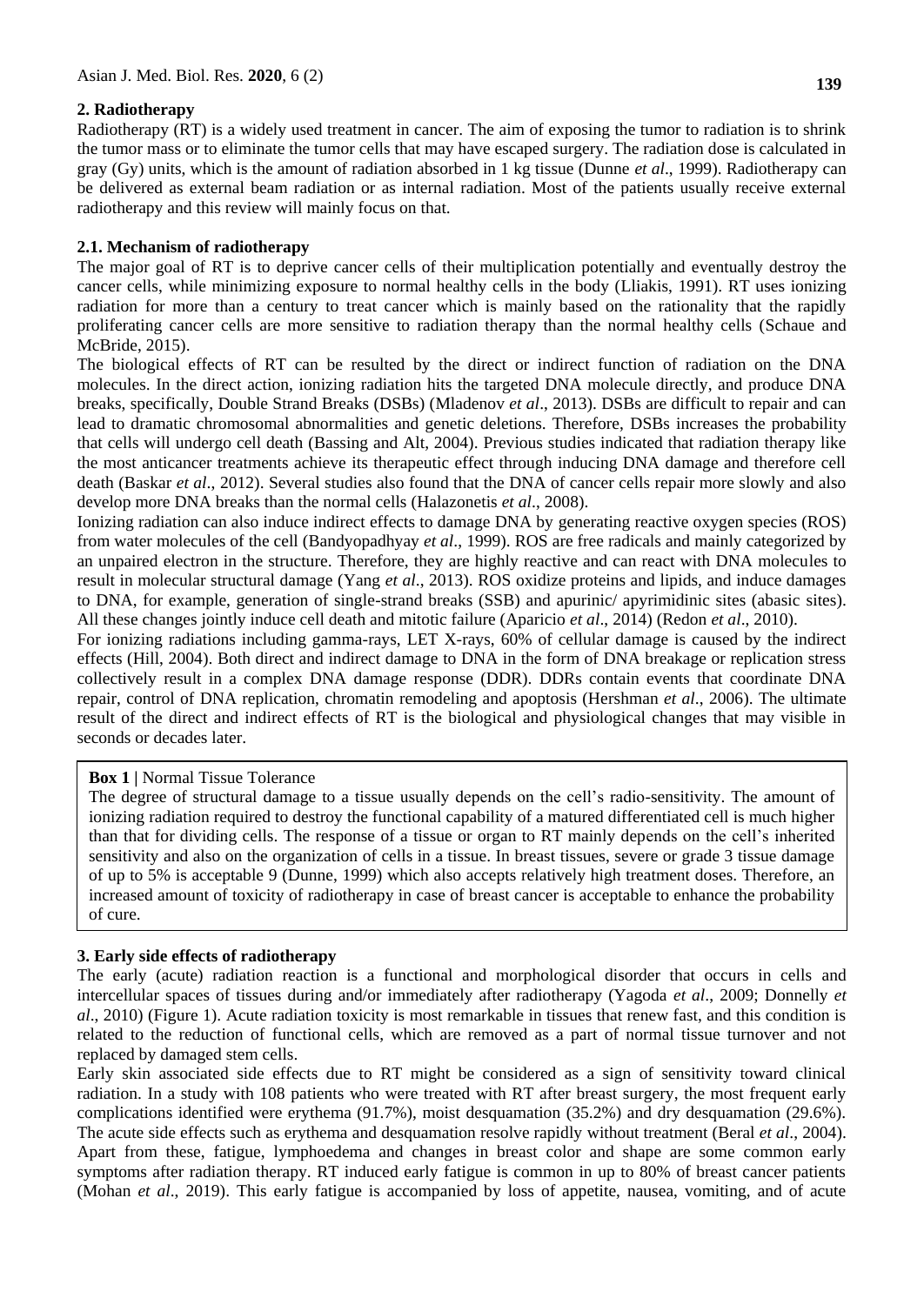before or may feel firmer (Donnelly *et al*., 2010).

radiation illness (Hickok *et al*., 2005). Lymphoedema is the swelling of the hand, arm or breast/chest area caused by a build-up of lymph fluid in the exterior tissues of the body. It can occur due to radiation-induced damage to the lymph nodes under the arm (axilla) and the surrounding area. RT after breast-conserving surgery may cause changes to the breast tissue on the treated side. So the breast may look smaller and different than

### **4. Late side effects**

Late side effects progress with time, become more severe, and generally cannot stop or reverse (Newman *et al*., 1998). The length of the latency period as hard to predict also creates a major complication for the management of patients. Moreover, the appearance of severe late radiation reactions is associated with a risk of serious complications and could permanently reduce the patient's quality of life (Bentzen, 2006) (Figure 1).

### **4.1. Tissue damage**

Late radiation reactions, such as fibrosis, necrosis and slowly healing wounds, initiate to appear a few months after exposure and mainly reflect damage to proliferating cell fractions that are crucial for the regeneration of injured tissues (Johansson *et al*., 2000). Cells that are the progeny of exposed cells may divide and express delayed gene mutations and will bear chromosomal aberrations. This phenomenon is called radiation-induced genomic instability. It can be exposed through delayed lethal mutations (Powell *et al*., 2002) that may lead to prolonged tissue perturbation within the radiation field (Brown, 1983). According to previous *in vitro* analysis, radiation-induced genomic instability is likely to be the basis of the phenomenon of delayed lethality (delayed reproductive death, DRD) of cells (Mazurik and Mikhailov, 2004). Ionizing radiation-induced genomic instability transmitted via several generations after radiation therapy through the progeny of surviving cells (Little, 1998). Earlier studies reported that induction of delayed reproductive death or lethal mutation in many mammalian cell systems up to six generations after exposure to ionizing radiation (Suzuki *et al*., 2003). Previous *in vivo* analysis reported that radiation-induced genomic instability in hemopoietic stem cells in mouse and man occurred through ionizing radiation which could potentially contribute to leukemogenesis (Finnon *et al*., 2012).

### **4.2. Inflammation**

Inflammation is considered as a normal biological response that is initiated after cell injury due to infection or cell damage. Growing evidence has shown that RT can modulate the immune system through the upregulation of inflammatory mediators (Di-Maggio *et al*., 2015). Particularly, the ionizing radiation-related activation of cytokine cascades is vital (Schaue *et al*., 2012). This process is called damage-induced inflammation (Candeies and Testard, 2015). Cytokine-mediated multicellular interactions initiate the fibrogenic process and vascular injury (Weintraub *et al*., 2010) which is a long-term effect of radiotherapy. Moreover, in addition to its cytotoxic activity, ionizing radiation can also trigger pro-inflammatory mechanisms in tumor and normal cells that receive sub-lethal doses, through the activation of NF-ĸB transcription factor. This links with carcinogenesis, inflammation and radiotherapy resistance (Schaue *et al*., 2012).

Recent experiments suggest that after radiation exposure removal of apoptotic cells enhances phagocytic cell activity and persistent macrophage activation and neutrophil infiltration. These phenomena continue even after the clearance of apoptotic bodies and may be significant determinants of the long term consequences of radiation exposure (Yu, 2012) (Chen *et al*., 2002).

#### **4.3. Risk of second cancer**

There are many pieces of evidence for the association between radiation exposure and carcinogenesis, especially from the epidemiological study of the survivors of atomic bomb irradiation (Preston *et al*., 2003; Land *et al*., 2003). It has been indicated that irradiation of surrounding tissues during breast RT can induce the chance of second cancers within these tissues (Harvey and Brinton, 1985; Neugut *et al*., 1999). From different studies radiation therapy for breast cancer is associated with the risk of developing leukemia, sarcoma, lung cancer, and esophageal cancer (Ahsan and Neugut, 1998). Generally, the latency period between exposure to radiation and the appearance of a second cancer is 10 or more years. Boice *et al.* (1987) have suggested that cancers resulting from radiation would develop after 10 years for solid tumors and within 5 years for leukemia (Zablotska *et al*., 2005).

Roychoudhuri *et al*. (2004) also found similar findings in their study. According to their observation, the risk of developing lung cancer was shown to be significantly increased in the RT cohort compared with the non-RT cohort at both 10–14 and 15 or more years after diagnosis of breast cancer. The remarkable risk of developing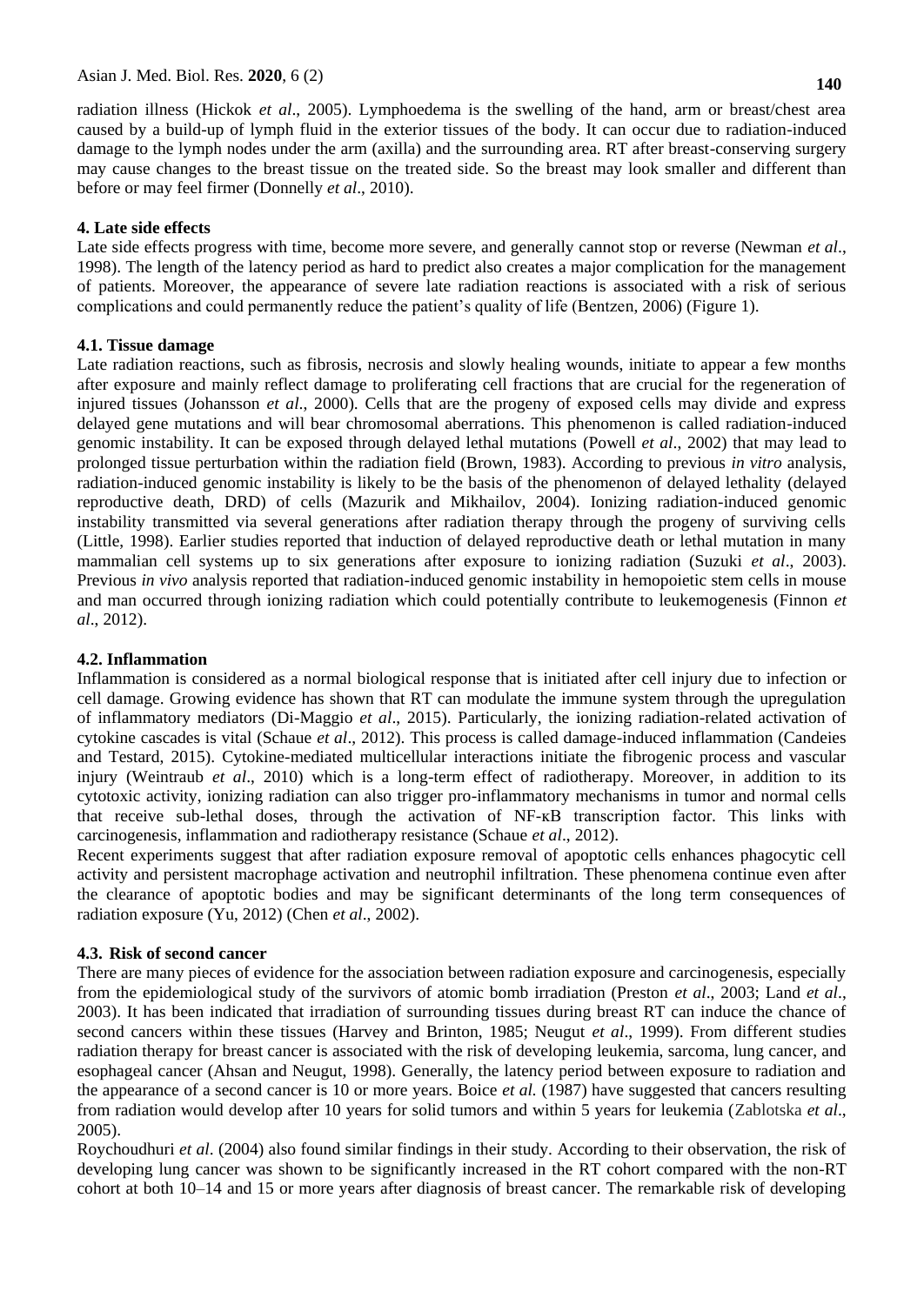myeloid leukemia was also monitored at  $1 - 5$  years. The risk of esophageal cancers has found significantly elevated at 15 or more years after diagnosis and RT (Roychoudhuri *et al*., 2004).

#### **4.4. Cardiovascular disorders**

Prospective studies report that after RT 50%-63% of women have experienced cardiac perfusion defects. Radiologic evidence of irreversible lung fibrosis and associated pulmonary disorders was also reported in 6 to 24 months after RT (Marks *et al*., 2000; Marks *et al*., 2005). It is here important to mention that an unhealthy lifestyle and presence of risk factors may also contribute to an elevated risk of cardiovascular disorders (CVD) in irradiated breast cancer patients. A report by Hooning *et al*. (2007) has described that 32%, 26%, 10%, and 9% of women treated with radiotherapy were smokers, had hypertension, hypercholesterolemia, and diabetes mellitus, respectively (Hooning *et al*., 2007).

Studies have shown that RT may enhance the risk of cardiovascular disease many years after initial breast cancer treatment (Batar *et al*., 2016). By observing a meta-analysis of eight randomized trials that mainly included approximately 8000 women revealed a 62% enlarged threat of cardiac death rates in women who received RT. These high rates of CVD deaths occur mainly due to high-volume irradiation to the heart that was commonly utilized in earlier RT protocols (Garcia *et al*., 2016).

Radiation-induced CVD might occur due to a mixture of both microvascular and macrovascular effects. During the microvascular level, radiation therapy leads to a decrease in capillary density which mainly declines the degree of potential collateral flow and these changes are largely subclinical. This radiation-induced altered capillary density has resulted in both rats (Zagar *et al*., 2016) and mice after larger (≥8Gy) local heart doses. This damage to the microvascular network appears to be progressive, depending on the time and dose, suggesting a greater role in the underlying cause of ischemic injury (Wang *et al*., 2007).

On a macrovascular level, RT accelerates atherosclerosis of larger blood vessels and this result can take years, or even decades to become clinically significant (Lipshultz *et al*., 2013). During the 1950s and 1960s, it was investigated that cardiac damage has resulted in radiation doses >40 Gy, whereas lower concentrations were considered to be safe (Guo *et al*., 2011). Newer RT protocols with lower radiation doses and highly focused radiation beams allow tumors to be targeted more preciously and shield the heart and other healthy tissue from the direct effect of radiation (Adams *et al*., 2003).



**Figure 1. Acute and chronic side effects of radiation therapy on breast cancer patients.**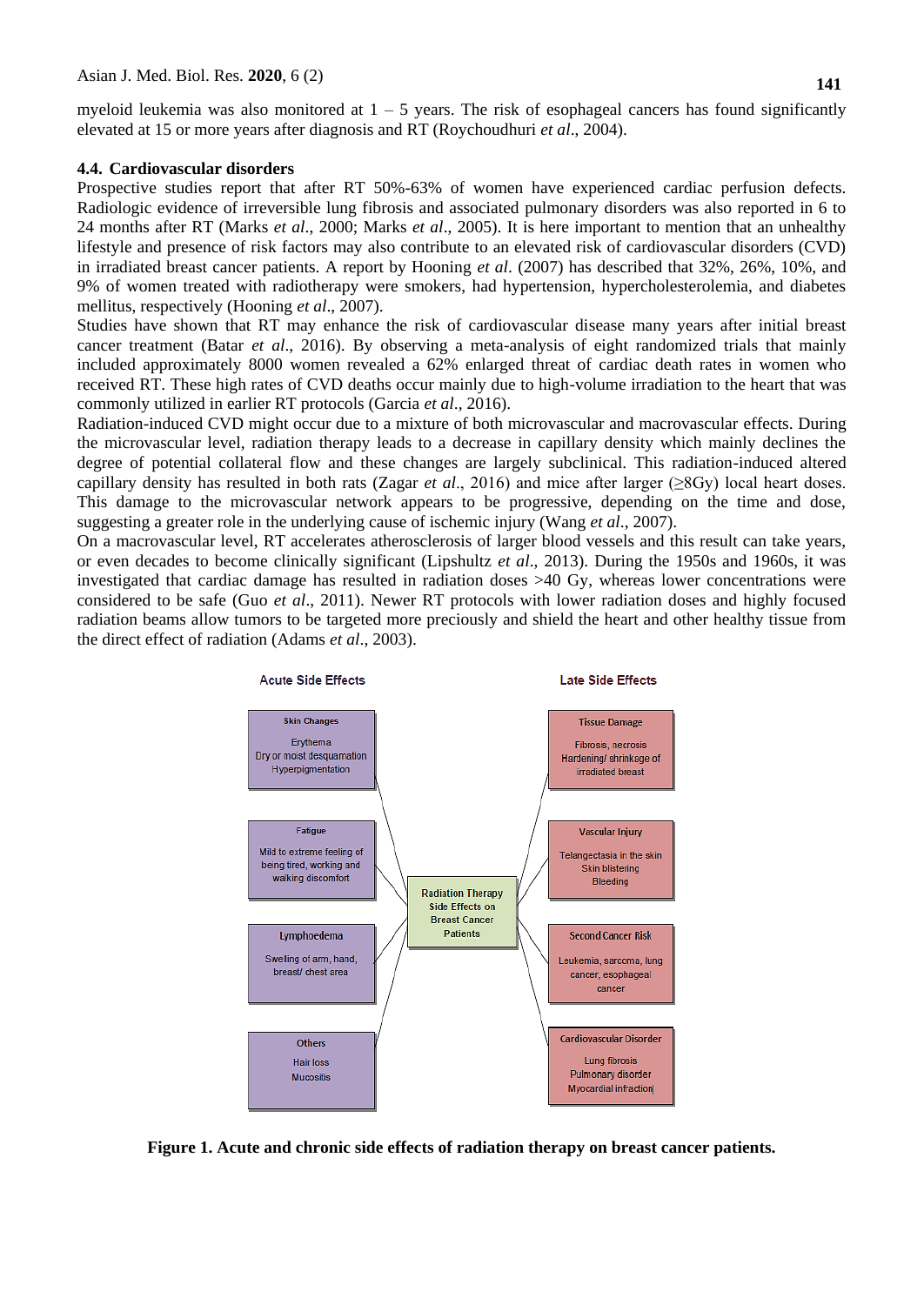### **5. Factors affecting side effects**

The severity of damage to normal tissue after therapeutic RT is predominantly influenced by factors related to radiation exposure, which however are not sufficient to explain fully due to patient-to-patient variability (Turesson *et al*., 1996; Rosen *et al*., 1999). To date more than 60 publications have been published where researchers tried to identify common risk factors for RT side effects. There is significant evidence that both patient- and treatment-associated factors, as well as essential factors of individual radio sensitivity could manipulate the variability of side effects observed (Brock and Tucker, 2000) (Figure 2).

## **5.1. Genetic makeup**

Diverse single nucleotide polymorphisms (SNPs) have been proposed to be correlated with acute or late radiation sensitivity. Genome-wide analyses showed that ionizing radiation-related SNPs are not localized in random genes but genes involved in selected processes, such as DNA damage repair, control of apoptosis, cell cycling and inflammation (Brock and Tucker, 2000; Alsner *et al*., 2008; Popanda *et al*., 2009; Rosenstein, 2011; West and Barnett, 2011).

The *BRCA1* and *BRCA2* genes were first identified and sequenced in 1994 and 1995, respectively, after analysis of high risk for breast cancer (Anglian Breast Cancer Study Group, 2000). These genes act as classic tumor suppressor genes in that only one defective copy in the germline results in cancer susceptibility but both copies are lacking in malignant cells. These genes encode large proteins, with the BRCA1 protein-containing of 1863 amino acids and the BRCA2 protein consisting of 3418 amino acids. The exact functions of these proteins are unclear, but they seem to be intimately involved in DNA repair, cell cycle control, recombination and the maintenance of genomic stability (Antoniou *et al*., 2003). According to previous studies, high complication rates occurred in women with *BRCA1/2*-associated breast cancers treated with RT (Pierce and Haffty, 2011; Smith and Isaacs, 2007). A retrospective cohort study from Pierce *et al.* (2011) reported that radiation-associated complications in 71 North American women with a *BRCA1/2* mutation with initiative stage breast cancer treated with RT. With a median follow-up of 6.75 years for *BRCA1/2* carriers and 7.75 years for controls, toxicities were comparable between these groups. The rate of breast pain was enhanced in *BRCA1/2* carriers. However, other measures of major acute toxicity (breast erythema, moist desquamation, and fatigue) were not significantly different. Late effects (rib fractures, lung fibrosis, soft-tissue/ bone necrosis, and cardiac fibrosis) were also not significantly different between carriers and controls (Pierce and Haffty, 2011).

*CDKN1A* (cyclin-dependent kinase inhibitor-1A) encodes p21 protein and highly active in cell cycle regulation and arrest following DNA damage and plays a crucial role in breast cancer development (Motwani and Strom, 2006). A recent study of Price *et al*. (2015) suggested that CDKN1A abnormal expression has been reported to be associated with the acute sensitivity to radiation (Price *et al*., 2015). Alsbeih *et al*. (2003) also have shown that individual response in CDKN1A is related to inherent radio-sensitivity (Alsbeih *et al*., 2003). In another study, researchers have reported an interaction between DNA damage response-related *CDKN1A* gene expression and the risk of radiotherapy-induced acute side effects (Borrego *et al*., 2015). Finnon *et al*. (2012) showed that reduced *CDKN1A* mRNA expression was associated with enhanced normal tissue radiation toxicity by comparing mild and severe acute side effects after 2 Gy irradiation of lymphocyte cultures of breast cancer patients (Finnon *et al*., 2012).

Earlier studies also resulted that *PARP1* and *XRCC1* gene expression rates were remarkably higher in control than experimental breast cancer patients. Later studies indicated that XRCC1 protein expression levels were significantly enhanced in control vs. experimental cases and higher expression of PARP1 is correlated with large tumor size (Batar *et al*., 2016). Recent studies showed that abnormal XRCC1 expression levels might be associated with the risk of radiation-induced acute side effects in breast cancer patients (Sasco *et al*., 2003). Rojo *et al*. (2012) also suggested that the over-expression of PARP1 protein was highly associated with larger tumor grade and estrogen- negative tumors formation (Rojo *et al*., 2012).

Cytokines such as transforming growth factor-beta (TGFB1), tumor necrosis factor-alpha (TNF), interferons and interleukins are also involved in the development of radiation induced-toxicity. For example, IL17 receptor knockout mice have enhanced normal tissue radiation toxicity following irradiation (Baum *et al*., 2005). Recently, a mouse model has reported substantial evidence for the role of TGFB1 in the pathogenesis of breast cancer following RT (Bentzen, 2006).

The ataxia-telangiectasia mutated (*ATM*) gene encodes a protein kinase which plays a major function in the activation of cellular responses to DNA double-strand breaks by DNA repair or apoptosis (Prokopcova *et al*., 2007). Earlier studies reported that the *ATM* gene might be responsible for up to 8% of all breast cancer cases and the loss of heterozygosity often arises in the chromosomal section 11q22–23 in breast tumors (Meyn, 1999).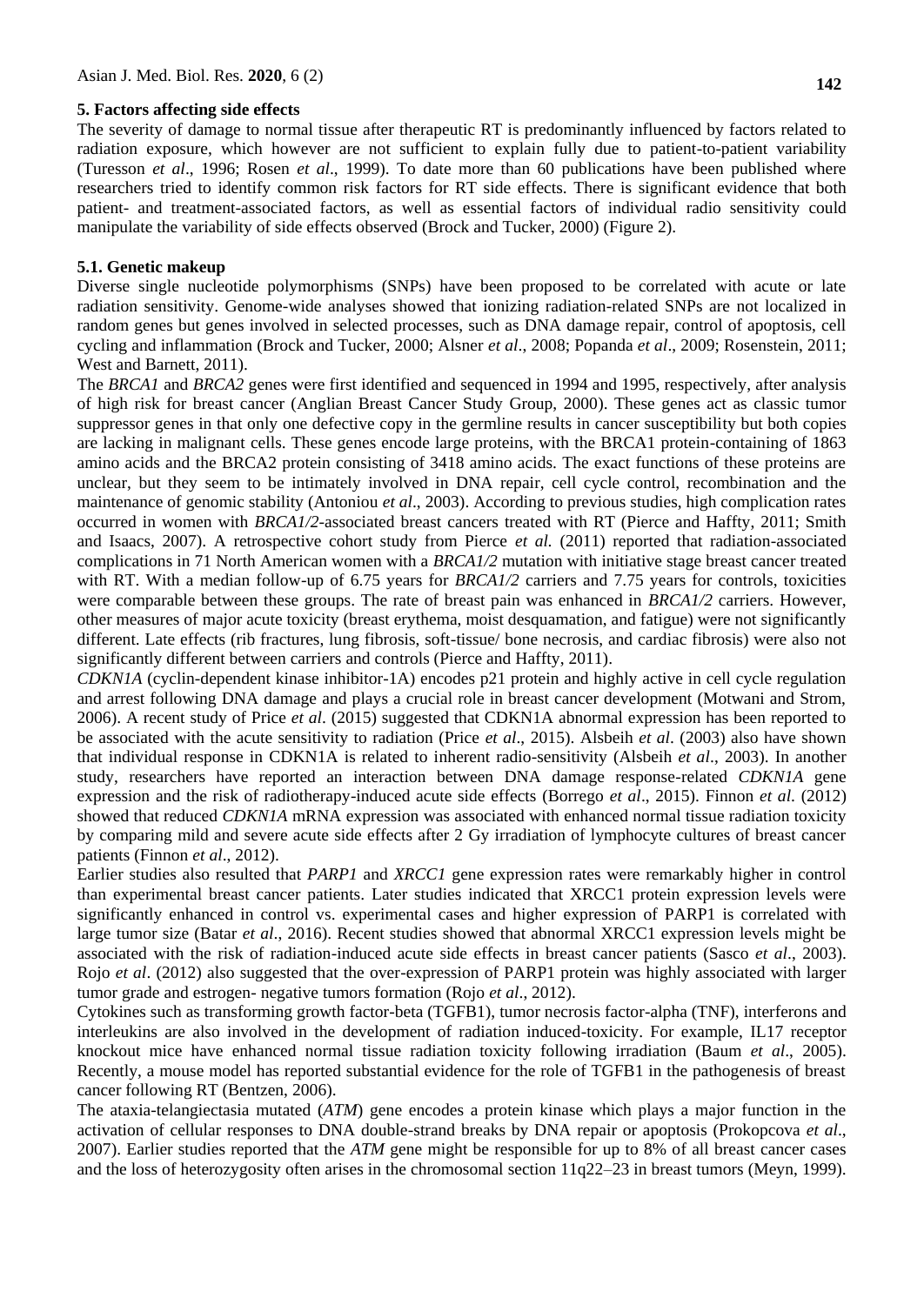Reports also showed that patients having a truncating mutation in both copies of the *ATM* gene may develop tissue toxicity if treated with RT (Mayrou *et al*., 2008).

The ataxia-telangiectasia mutated (*ATM*) gene encodes a protein kinase which plays a major function in the activation of cellular responses to DNA double-strand breaks by DNA repair or apoptosis (McKinnon, 2004). Earlier studies reported that assessed the *ATM* gene might be responsible for up to 8% of all breast cancer cases and the loss of heterozygosity often arises in the chromosomal section 11q22–23 in breast tumors (Apostolou and Fostira, 2013). Reports also showed that patients having a truncating mutation in both copies of the *ATM* gene may develop tissue toxicity if treated with RT (Andreassen *et al*., 2016).

# **5.2. Body weight**

Contributes to the process of wound healing, but also can lead to angiogenesis. This angiogenesis may lead to the growth of previously dormant metastatic cells (Baum *et al*., 2005). Normally, RT deteriorates the ability of cancer cells to create angiogenesis and, therefore, deteriorates the ability to metastasis. Starting RT too early after surgery may lead to the repair of this kind of radiation-induced damage and may halt the deterioration of angiogenesis.

## **5.3. Age**

The mammary gland is highly sensitive to radiation-associated carcinogenesis, especially when exposures at young ages. The risk of contralateral breast cancer also finds higher in ˂45 years aged women after 10 years of receiving radiation (Fraass *et al*., 1985; Boice *et al*., 1992; Hankey *et al*., 1983). Besides this, in the case of early side effects, a higher prevalence of sleep problems and nausea is documented in younger patients after RT compared to the older patients (Hickok *et al*., 1996; Morrow, 1989).

Some previous evidence also indicated that older breast cancer patients treated with RT resulted in a lower occurrence of pain in general when compared with younger breast cancer individuals (Tesarova, 2013). Lundstedt *et al*. (2012) reported that young age is related to a greater possibility of breast pain up to 17 years after RT (Lundstedt *et al*., 2012). Gartner *et al*. (2009) from their study on 3,253 Danish breast cancer individuals found that radiotherapy at a young age was associated with a high risk of pain (Gartner *et al*., 2009). Peuckmann *et al*. also showed similar results in a study with 1,316 women. In this study, the breast cancer patients treated with RT resulted in chronic pain (duration >6 months) at different parts of the body. Besides, they accepted that RT and young age were particularly linked with a high risk of pain (Peuckmann *et al*., 2009). Furthermore, enough data indicate that age greatly influences whether a woman will result in lifelong RTinduced breast pain (Schroevers *et al*., 2006).

### **5.4. Involvement of other diseases**

Inherited disorders such as ataxia-telangiectasia (AT) and Nijmegen breakage syndrome (NBS) are found to be associated with severe side effects of radiation, including an increased cancer risk after RT. In these disorders, the enhanced reaction to radiation could be demonstrated on the cellular level. For example, mutations in the *ATM* gene, encode a serine/threonine-protein kinase that is recruited and activated in response to DSBs and causes severe injury reactions in patients taking RT (Taylor *et al*., 1975). This indicates that rare cases of extreme sensitivity to radiation have a direct link with genetic disorders (Alsbeih *et al*., 2003; Andreassen *et al*., 2009).

### **6. Translational approach**

From the above text, it is clear that some patients develop severe late RT induced side effects while others experience mild side effects only. It is also clear that genetic makeup helps to define a patient's radiosensitivity and is an important trigger for generating side effects. Therefore, the development of a prognostic tool to identify radiosensitive patients based on their genetic factors may allow personalized cancer treatment. Here a term is introduced called Radiogenomics, which is a genome-wide approach to characterize genetic predictors responsible for adverse radiotherapy effects. The goals of Radiogenomics are to 1) develop a predictive assay for identifying cancer patients who are most likely to develop severe radiotherapy side effects resulting from treatment with a standard RT protocol, and 2) to gather information on the molecular pathways which are responsible for radiation-induced tissue toxicities (West *et al*., 2010; West and Rosenstein, 2010). Radiogenomics studies are still in early stages; however identifying a large number of SNPs that have been replicated and validated in large, diverse cohorts may augment its chance to transit from bench to bedside (Ritchie, 2012).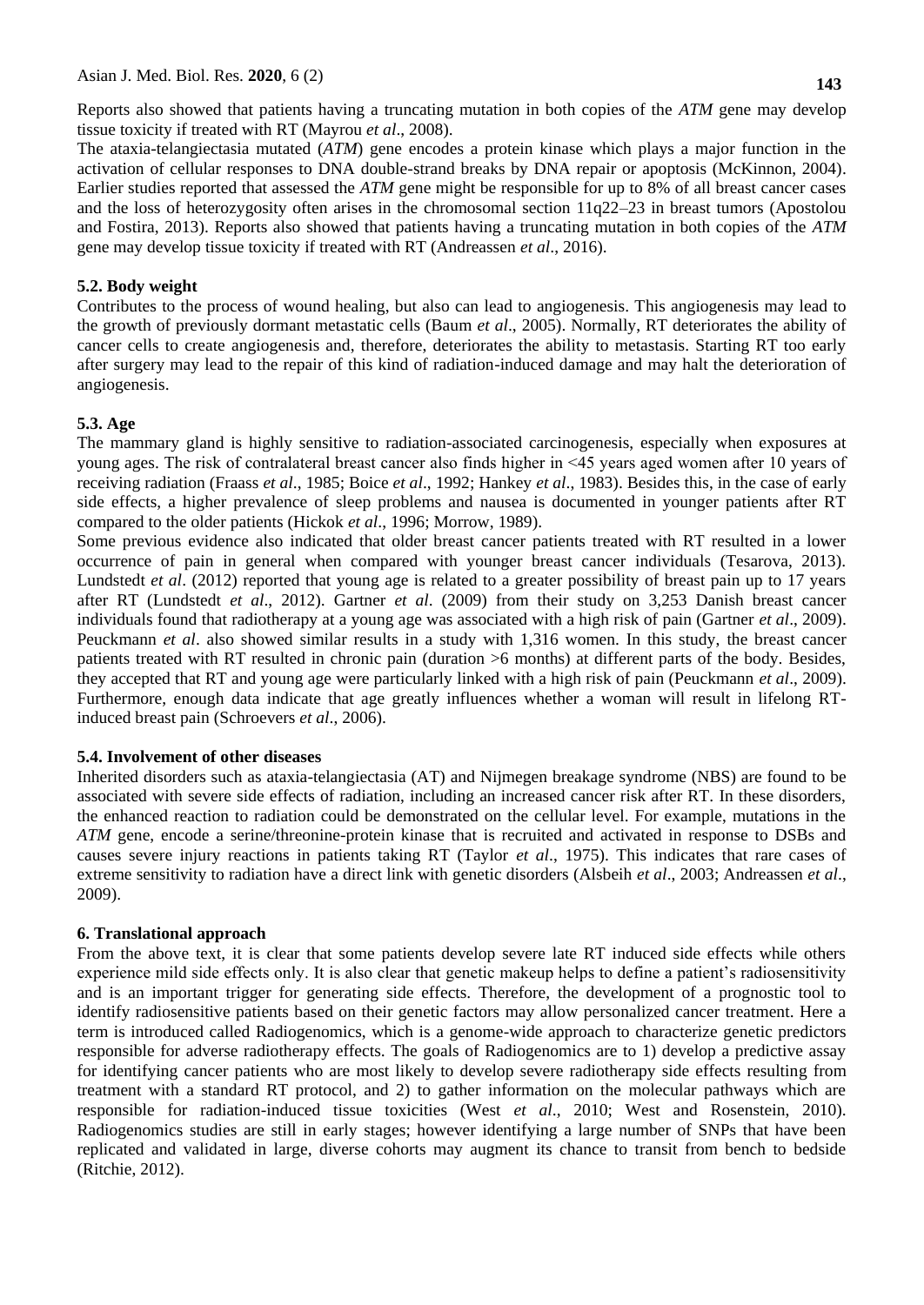

**Figure 2. Factors affecting the side effects of radiation in breast cancer patients.**

### **7. Conclusions**

Breast cancer radiotherapy is associated with varying degrees of direct side effects in conjunction with significant indirect factors. During radiotherapy along with tumor cells normal tissues are also exposed to radiation. Damage of these normal tissues induces both local and systemic responses manifested by acute radiation toxicity. The risks of RT can be fully understood only after long-term follow-up studies. The factors affecting the risks of RT become increasingly important issues in the management of patients with early breast cancer. Factors associated with inflammation are characterized as major molecules for producing systemic responses to irradiation. Thus, the molecules which are directly or indirectly associated with inflammation could be used as a sensitive marker to detect exposure to radiation and monitor radiation-induced toxicity. A wide evaluation of SNPs, which is correlated with acute or late radiation sensitivity may also help to develop a useful tool for assessing breast cancer risk and also for predicting the complications related to conventional radiotherapy. In conclusion, it can be said that radiation therapies while helping in dramatic improvements in breast cancer-specific mortality, also increases the risk of side effects. It is therefore important to have a good knowledge of the radiotherapy-induced side effects and their associated factors to limit them.

#### **Conflict of interest**

None to declare.

#### **References**

- Adams MJ, PH Hardenbergh, LS Constine and SE Lipshultz, 2003. Radiation-associated cardiovascular disease. Crit. Rev. Oncol. Hematol., 45: 55-75.
- Ahsan H and AI Neugut, 1998. Radiation therapy for breast cancer and increased risk for esophageal carcinoma. Ann. Intern. Med., 128: 114-117.
- Alsbeih G, MD Story, MH Maor, FB Geara and WA Brock, 2003. Chromosomal fragility syndrome and family history of radio-sensitivity as indicators for radiotherapy dose modification. Radiother. Oncol., 66: 341-344.
- Alsner J, CN Andreassen and J Overgaard, 2008. Genetic markers for prediction of normal tissue toxicity after radiotherapy. Semin. Radiat. Oncol., 18: 126-135.
- Andreassen, N Christian, SR Barry, LK Sarah, O Harry, DR Dirk, AC Jamie and CB Gillian, 2016. Individual patient data meta-analysis shows a significant association between the ATM rs1801516 SNP and toxicity after radiotherapy in 5456 breast and prostate cancer patients. Radiat. Oncol., 121: 431-439.
- Andreassen CN and J Alsner, 2009. Genetic variants and normal tissue toxicity after radiotherapy: A systematic review. Radiother. Oncol., 92: 299-309.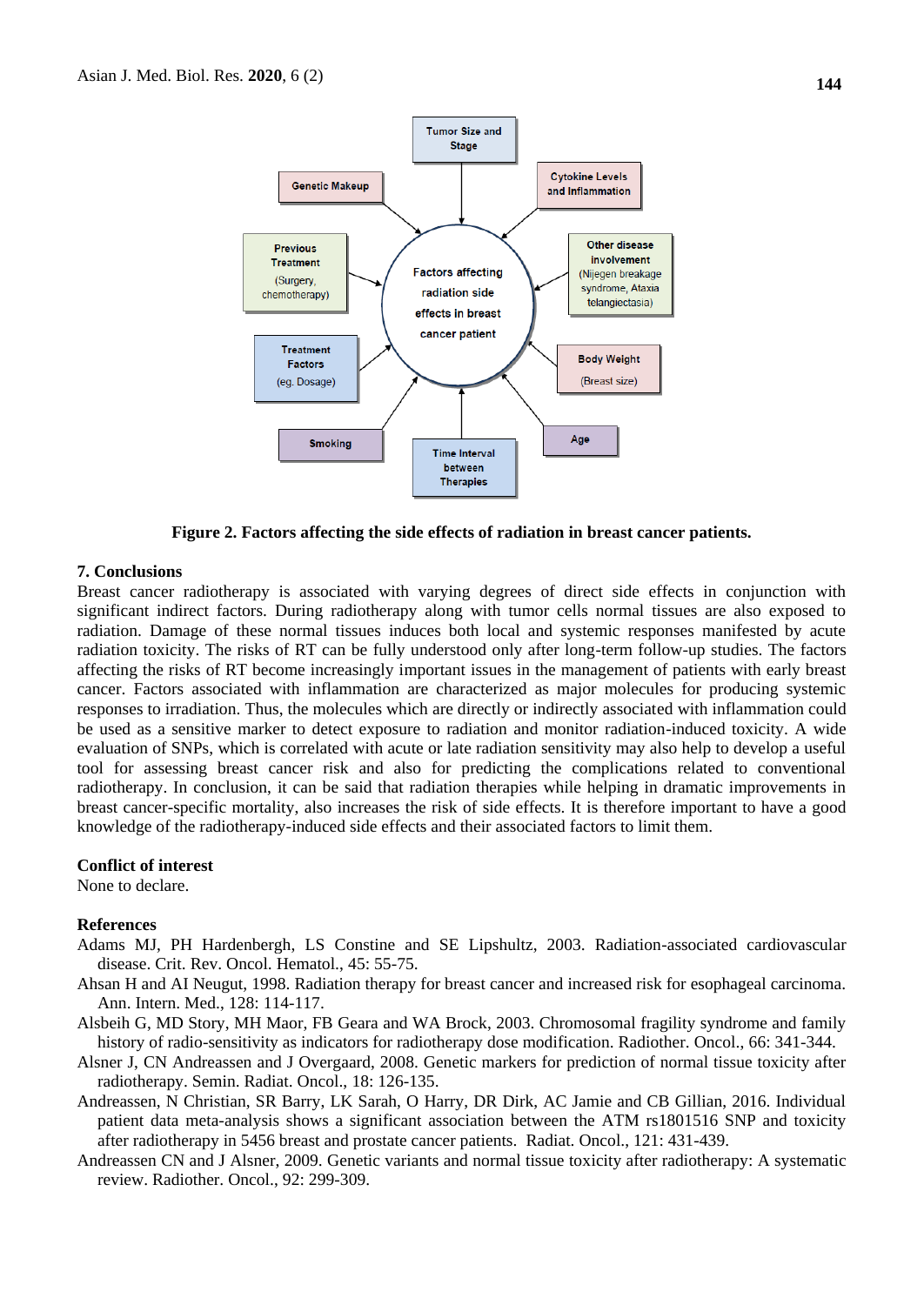- Anglian Breast Cancer Study Group, 2000. Prevalence and penetrance of BRCA1 and BRCA2 mutations in a population-based series of breast cancer cases. Br. J. *Cancer.*, 83: 1301.
- Antoniou A, PD Pharoah, S Narod, HA Risch, JE Eyfjord, JL Hopper and B Pasini, 2003. Average risks of breast and ovarian cancer associated with BRCA1 or BRCA2 mutations detected in case series unselected for family history: a combined analysis of 22 studies. Am. J. Hum. Genet., 72: 1117-1130.
- Aparicio T, R Baer and J Gautier, 2014. DNA double-strand breaks repair pathway choice and cancer. DNA Repair, 19: 169-175.
- Apostolou P, and F Fostira, 2013. Hereditary breast cancer: the era of new susceptibility genes. *Biomed Res.* Int., 747318.
- Bandyopadhyay U, D Das and RK Banerjee, 1999. Reactive oxygen species: oxidative damage and pathogenesis. Curr. Sci., 77: 658-666.
- Baskar R, KA Lee, R Yeo and KW Yeoh, 2012. Cancer and radiation therapy: current advances and future directions. Int. J. Med. Sci. Public Health, 9: 193-199.
- Bassing CH and FW Alt, 2004. The cellular response to general and programmed DNA double strand breaks. DNA Repair, 3: 781-796.
- Batar B, G Guven, S Eroz, NS Bese and M Guven, 2016. Decreased DNA repair gene XRCC1 expression is associated with radiotherapy-induced acute side effects in breast cancer patients. Gene, 582: 33-37.
- Baum M, R Demicheli, W Hrushesky and M Retsky, 2005. Does surgery unfavourably perturb the 'natural history' of early breast cancer by accelerating the appearance of distant metastases? Eur. J. Cancer., 41: 508- 515.
- Bentzen SM, 2006. Preventing or reducing late side effects of radiation therapy: radiobiology meets molecular pathology. Nat. Rev. Cancer, 6: 702-713.
- Beral V, D Bull, R Doll, R Peto, G Reeves, PA Brandt and RA Goldbohm, 2004. Collaborative Group on Hormonal Factors in Breast cancer: Breast cancer and abortion: collaborative reanalysis of data from 53 epidemiological studies, including 83000 women with breast cancer from 16 countries. Lancet, 363: 1007- 1016.
- Boice JD, EB Harvey and M Blettner, 1992. Cancer in the contralateral breast after radiotherapy for breast cancer. N. Engl. J. Med., 326: 781-785.
- Borrego SG, R Ortiz-López and A Rojas-Martínez, 2015. Ionizing radiation-induced DNA injury and damage detection in patients with breast cancer. Genet. Mol. Biol., 38: 420-432.
- Bovelli D, G Plataniotis, FE Roila and ESMO Guidelines Working Group, 2010. Cardiotoxicity of chemotherapeutic agents and radiotherapy-related heart disease: ESMO Clinical Practice Guidelines. Ann. Oncol., 21: 277-282.
- Brock WA and SL Tucker, 2000. In vitro radiosensitivity and normal tissue damage. Radiother. Oncol., 55: 93- 94.
- Brown L, 1983. National radiation survey in the UK: indoor occupancy factors. Radiat. Prot. Dosim., 5: 203- 208.
- Candeias SM and I Testard, 2015. The many interactions between the innate immune system and the response to radiation. Cancer Lett., 368: 173-178.
- Chen Y, J Williams, I Ding, E Hernady, W Liu, T Smudzin, JN Finkelstein, P Rubin and P Okunieff, 2002. Radiation pneumonitis and early circulatory cytokine markers. Semin. Radiat. Oncol., 12: 26-33.
- Di-Maggio FM, L Minafra, GI Forte, FP Cammarata, D Lio, C Messa, MC Gilardi and V Bravata, 2015. Portrait of inflammatory response to ionizing radiation treatment. J. Inflamm. Lond., 12: 14.
- Donnelly EH, JB Nemhauser, JM Smith, ZN Kazzi, EB Farfán, AS Chang and SF Naeem, 2010. Acute radiation syndrome: assessment and management. South. Med. J., 103: 541-546.
- Doody MM, JE Lonstein, M Stovall, DG Hacker, N Luckyanov, CE Land and US Scoliosis Cohort Study Collaborators, 2000. Breast cancer mortality after diagnostic radiography: findings from the US Scoliosis Cohort Study. Spine J., 25: 2052-2063.
- Dunne-Daly CF, 1999. Principles of radiotherapy. Br. J. Hosp. Med. Lond., 74: 166-169.
- Finnon P, S Kabacik, A MacKay, C Raffy, R Hern, R Owen and S Bouffler, 2012. Correlation of in vitro lymphocyte radiosensitivity and gene expression with late normal tissue reactions following curative radiotherapy for breast cancer. Radiother. Oncol., 105: 329-336.
- Fraass BA, PL Roberson and AS Lichter, 1985. Dose to the contralateral breast due to primary breast irradiation. Int. J. Radiat. Oncol. Biol. Phys., 11: 485-497.
- Garcia M, SL Mulvagh, CN Merz, JE Buring and JE Manson, 2016. Cardiovascular disease in women: clinical perspectives. Circ. Res., 11: 1273-1293.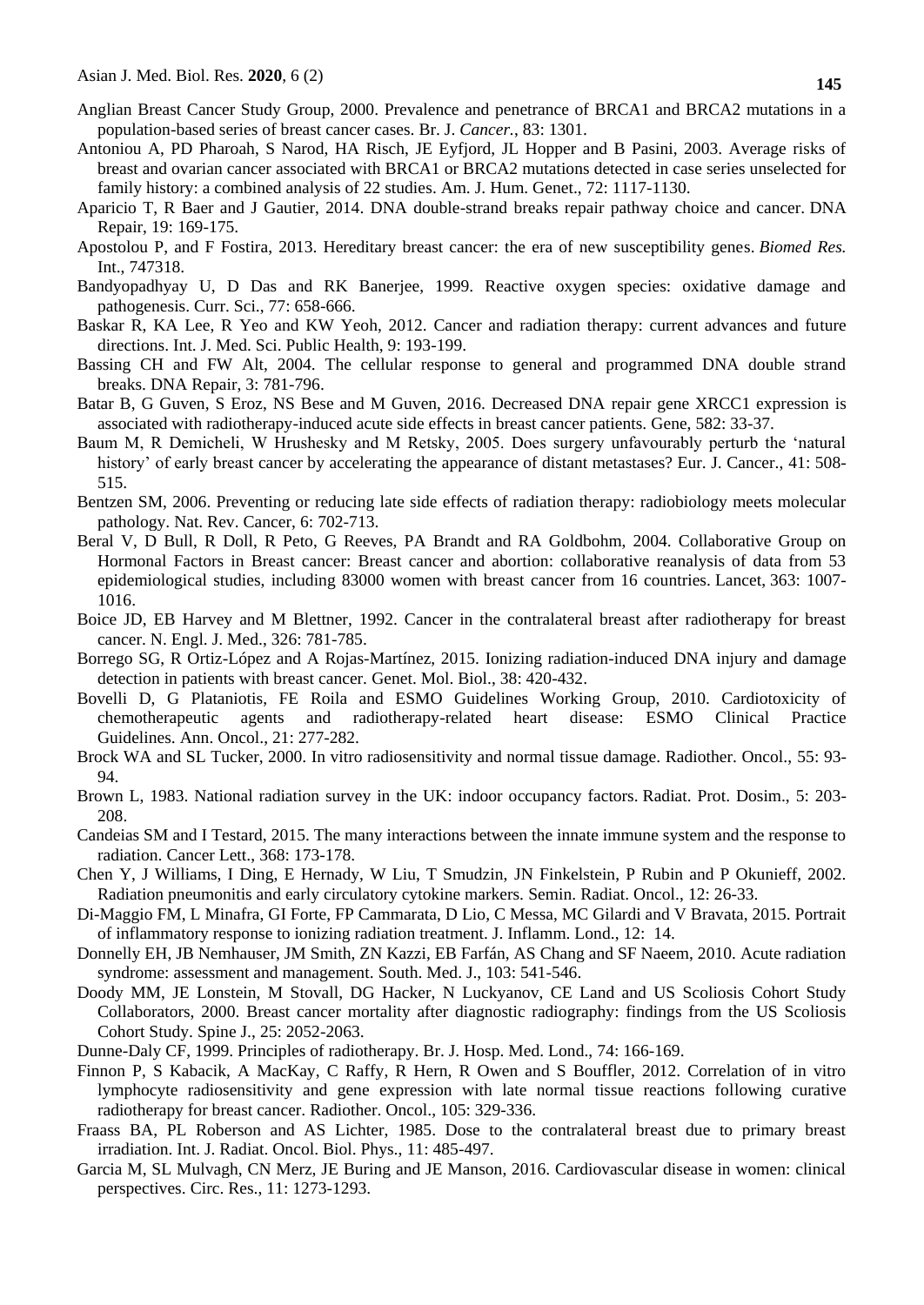- Gärtner R, J Maj-Britt, N Jeanette, E Marianne, K Niels and K Henrik, 2009. Prevalence of and factors associated with persistent pain following breast cancer surgery. Jama., 302: 1985-1992.
- Gordon KJ and GC Blobe, 1782. Role of transforming growth factor-β superfamily signaling pathways in human disease. Biochim. Biophys. Acta., 4: 197-228.
- Guo GS, FM Zhang, RJ Gao, R Delsite, ZH Feng and SN Powell, 2011. DNA repair and synthetic lethality. Int. J. Oral. Sci., 3: 176-179.
- Hankey BF, RE Curtis and MD Naughton, 1983. A retrospective cohort analysis of second breast cancer risk for primary breast cancer patients with an assessment of the effect of radiation therapy. J. Natl. Cancer Inst., 70: 797-804.
- Halazonetis TD, VG Gorgoulis and J Bartek, 2008. An oncogene-induced DNA damage model for cancer development. Science, 319: 1352-1355.
- Harvey EB and LA Brinton, 1985. Second cancer following cancer of the breast in Connecticut, 1935–82. J. Natl. Cancer Inst., 68: 99-112.
- Hershman DL, X Wang, R McBride, JS Jacobson, VR Grann and AI Neugut, 2006. Delay in initiating adjuvant radiotherapy following breast conservation surgery and its impact on survival. Int. J. Radiat. Oncol. Biol. Phys., 65: 1353-1360.
- Hickok JT, GR Morrow, JA Roscoe, K Mustian and P Okunieff, 2005. Occurrence, severity, and longitudinal course of twelve common symptoms in 1129 consecutive patients during radiotherapy for cancer. J. Pain Symptom Manag., 30: 433-442.
- Hickok JT, GR Morrow, S McDonald and AJ Bellg AJ, 1996. Frequency and correlates of fatigue in lung cancer patients receiving radiation therapy: implications for management. J. Pain Symptom Manag., 11: 370-377.
- Hill MA, 2004. The variation in biological effectiveness of X-rays and gamma rays with energy. Radiat. Prot. *Dosim.,* 11: 471-481.
- Hooning MJ, A Botma and BM Aleman, 2007. Long-term risk of cardiovascular disease in 10-year survivors of breast cancer. J. Natl. Cancer Inst., 99: 365-375.
- Johansson S, H Svensson and J Denekamp, 2000. Timescale of evolution of late radiation injury after postoperative radiotherapy of breast cancer patients. Int. J. Radiat. Oncol. Biol. Phys., 48: 745-750.
- Knaul FM, G Nigenda, R Lozano, H Arreola-Ornelas, A Langer and J Frenk, 2009. Breast cancer in Mexico: a pressing priority. Public Health, 51: 335-344.
- Land CE, M Tokunaga, K Koyama, M Soda, DL Preston, I Nishimori and S Tokuoka, 2003. Incidence of female breast cancer among atomic bomb survivors, Hiroshima and Nagasaki, 1950–1990. Radiat. Res., 160: 707-717.
- Lin C, SS Donaldson, JL Meza, JR Anderson, ER Lyden, CK Brown and K Morano, 2012. Effect of radiotherapy techniques (IMRT vs. 3D-CRT) on outcome in patients with intermediate-risk rhabdomyosarcoma enrolled in COG D9803-a report from the Children's Oncology Group. Int. J. Radiat. Oncol. Biol. Phys., 82: 1764-1770.
- Lipshultz SE, MJ Adams, SD Colan, LS Constine, EH Herman, DT Hsu and KC Oeffinger, 2013. Long-term cardiovascular toxicity in children, adolescents, and young adults who receive cancer therapy: pathophysiology, course, monitoring, management, prevention, and research directions: a scientific statement from the American Heart Association. Circulation, 128: 1927-1995.
- Little JB, 1998. Radiation-induced genomic instability. Int. J. Radiat. Biol., 74: 663-671.
- Lliakis G, 1991. The role of DNA double strand breaks in lonizing radiation-induced killing of eukaryotic cells. Bioessays, 13: 641-648.
- Lundstedt D, M Gustafsson, G Steineck, P Malmström, D Alsadius, A Sundberg and P Karlsson, 2012. Risk factors of developing long-lasting breast pain after breast cancer radiotherapy. Int. J. Radiat. Oncol. Biol. Phys., 83: 71-78.
- Marks LB, X Yu and RG Prosnitz, 2005. The incidence and functional consequences of RT-associated cardiac perfusion defects. Int. J. Radiat. Oncol. Biol. Phys., 63: 214 -223.
- Marks LB, D Hollis and M Munley, 2000. The role of lung perfusion imaging in predicting the direction of radiation-induced changes in pulmonary function tests. Cancer, 88: 2135-2141.
- Mathes SJ and J Alexander, 1996. Radiation injury. Surg. Oncol. Clin. N. Am., 5: 809-824.
- Mavrou A, GT Tsangaris, E Roma and A Kolialexi, 2008. The ATM gene and ataxia telangiectasia. *Anticancer Res.*, 28: 401-405*.*
- Mazurik VK and VF Mikhailov, 2001. Radiation-induced genome instability: phenomenon, molecular mechanisms, pathogenic significance. [Radiat. Biol. Radioecol.,](https://www.ncbi.nlm.nih.gov/pubmed/11458641) 41: 272-289.
- McKinnon PJ. ATM and ataxia telangiectasia. EMBO Reports, 5: 772-776.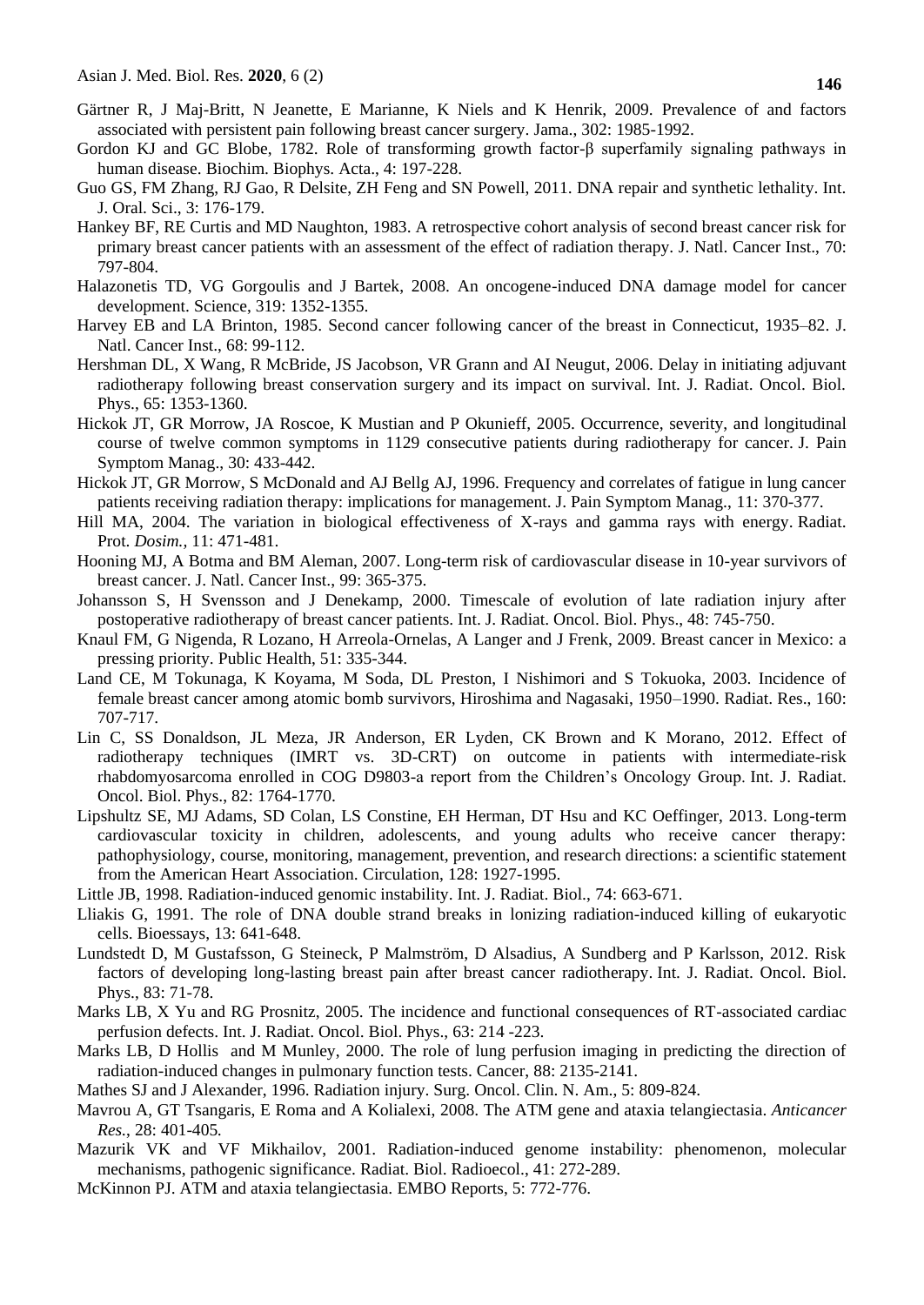Meyn MS, 1999. Ataxia-telangiectasia, cancer and the pathobiology of the ATM gene. Clin. Genet., 55: 289- 304.

- Mladenov E, S Magin, A Soni and G Iliakis, 2013. DNA double-strand break repair as determinant of cellular radiosensitivity to killing and target in radiation therapy. Front. Oncol., 3: 113.
- Mohan G, A Hamna, AJ Jijo, S Devi, A Narayanasamy and B Vellingiri, 2019. Recent advances in radiotherapy and its associated side effects in cancer-a review. J. Basic Appl. Zool., 80: 1-10.
- Motwani SB, EA Strom and NR Schechter, 2006. The impact of immediate breast reconstruction on the technical delivery of postmastectomy radiotherapy. Int. J. Radiat. Oncol. Biol. Phys., 66: 76-82.
- Neugut AI, MD Weinberg, H Ahsan and J Rescigno, 1999. Carcinogenic effects of radiotherapy for breast cancer. Oncology, 13: 1245-1256.
- Newman B, H Mu, LM Butler, RC Millikan, PG Moorman and M King, 1998. Frequency of breast cancer attributable to BRCA1 in a population-based series of American women. Jama., 279: 915-921.
- Peuckmann V, E Ola, S Per, KR Niels, C Peer, M Susanne and G Mogens, 2009. Health care utilisation and characteristics of long-term breast cancer survivors: nationwide survey in Denmark. Eur. J. *Cancer.,* 45: 625- 633.
- Pierce LJ and BG Haffty, 2011. Radiotherapy in the treatment of hereditary breast cancer. Semin. Radiat. Oncol., 21: 43-50.
- Popanda O, JU Marquardt, J Chang-Claude and P Schmezer, 2009. Genetic variation in normal tissue toxicity induced by ionizing radiation. Mutat. Res., 667: 58-69.
- Powell SN, H Willers and F Xia, 2002. BCRA2 keeps Rad51 in line: high fidelity homologous recombination prevents breast and ovarian cancer? Mol. Cell., 10: 1262-1263.
- Preston DL, Y Shimizu, DA Pierce, A Suyama and K Mabuchi, 2003. Studies of mortality of atomic bomb survivors. Report 13: Solid cancer and noncancer disease mortality: 1950-1997. Radiat. Res., 160: 381-407.
- Price JG, J Idoyaga, H Salmon, B Hogstad, CL Bigarella, S Ghaffari, M Leboeuf and M Merad, 2015. CDKN1A regulates Langerhans cell survival and promotes  $T_{reg}$  cell generation upon exposure to ionizing irradiation. Nat. Immunol., 16: 1060-1071.
- Prokopcova J, Z Kleibl, CM Banwell and P Pohlreich, 2007. The role of ATM in breast cancer development. Breast Cancer Res. Treat., 104: 121-128.
- Redon CE, AJ Nakamura, YW Zhang, JJ Ji, WM Bonner, RJ Kinders, RE Parchment, JH Doroshow and Y Pommier, 2010. Histone γH2AX and poly (ADP-ribose) as clinical pharmacodynamic biomarkers. Clin. Cancer Res., 16: 4532-4542.
- Ritchie MD, 2012. The success of pharmacogenomics in moving genetic association studies from bench to bedside: study design and implementation of precision medicine in the post-GWAS era. Hum. Genet., 131: 1615-1626.
- Rojo F, J Garcia-Parra, S Zazo, I Tusquets, J Ferrer-Lozano, S Menendez and F Lobo, 2012. Nuclear PARP-1 protein overexpression is associated with poor overall survival in early breast cancer. Ann. Oncol., 23: 1156- 1164.
- Rosen EM, S Fan and S Rockwell, 1999. The molecular and cellular basis of radiosensitivity: Implications for understanding how normal tissues and tumors respond to therapeutic radiation. Cancer Invest., 17: 56-72.
- Rosenstein BS, 2011. Identification of SNPs associated with susceptibility for development of adverse reactions to radiotherapy. Pharmacogenomics J., 12: 267-275.
- Roychoudhuri R, H Evans, D Robinson and H Møller, 2004. Radiation-induced malignancies following radiotherapy for breast cancer. Br. J. Cancer, 91: 868-872.
- Sasco AJ, R Kaaks and RE Little, 2003. Breast cancer: occurrence, risk factors and hormone metabolism. Expert Rev. Anticancer Ther., 4: 546-562.
- Suzuki K, M Ojima, S Kodama and M Watanabe, 2003. Radiation-induced DNA damage and delayed induced genomic instability. Oncogene, 22: 6988-6993.
- Schaue D, and WH McBride, 2015. Opportunities and challenges of radiotherapy for treating cancer. Nat. Rev. Clin. Oncol., 12: 527-540.
- Schaue D, EL Kachikwu and WH McBride, 2012. Cytokines in radiobiological responses: a review. J. Radiat. Res., 178: 505-523.
- Schroevers M, AV Ranchor and R Sanderman, 2006. Adjustment to cancer in the 8 years following diagnosis: a longitudinal study comparing cancer survivors with healthy individuals. Soc. Sci. Med., 63: 598-610.
- Smith KL and C Isaacs, 2007. Management of women at increased risk for hereditary breast cancer., *Breast.* Dis., 27: 51-67.